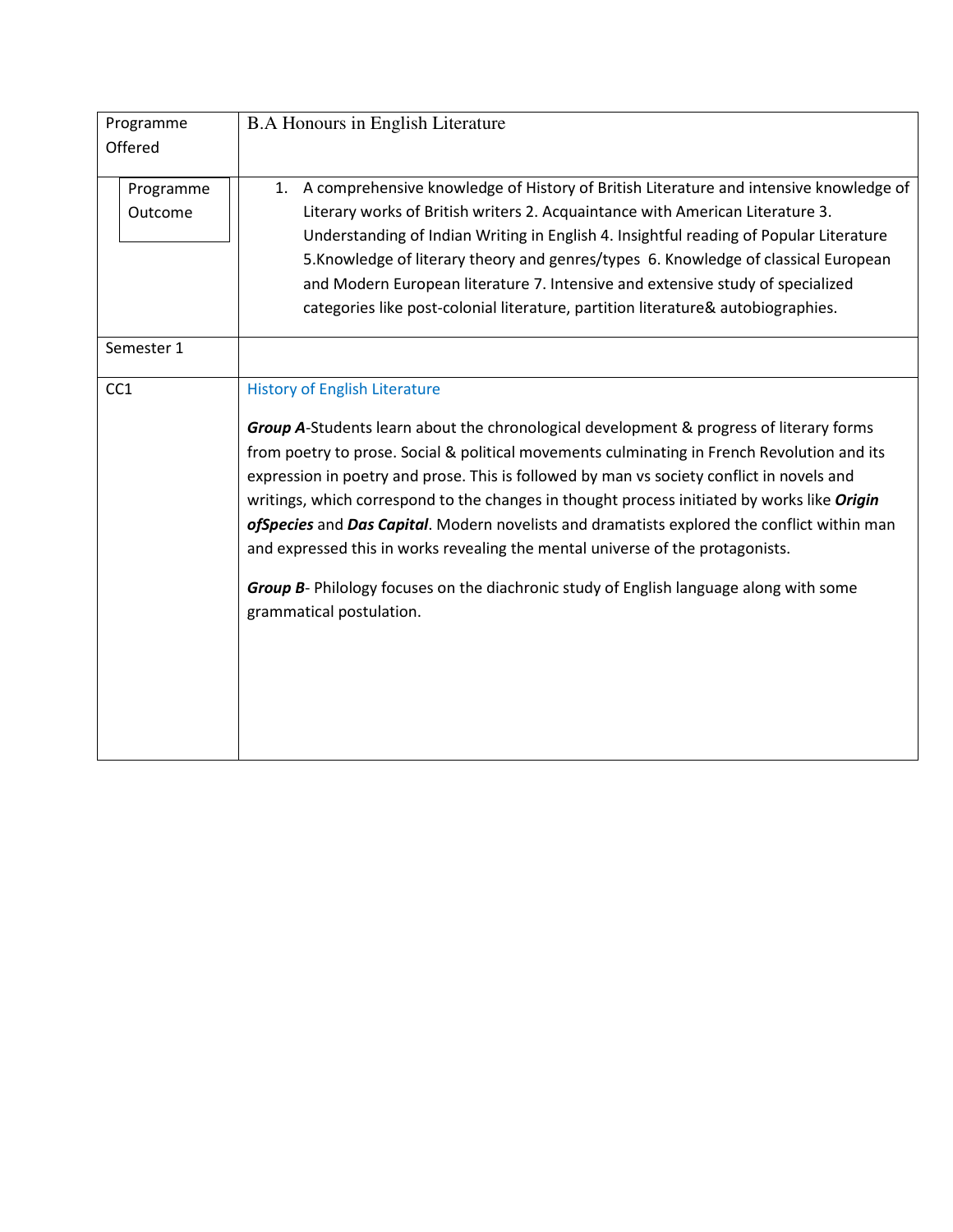| CC <sub>2</sub> | <b>European Classical Literature</b>                                                                                                                                                                                                                                                                                                                                                                                         |
|-----------------|------------------------------------------------------------------------------------------------------------------------------------------------------------------------------------------------------------------------------------------------------------------------------------------------------------------------------------------------------------------------------------------------------------------------------|
|                 | Group A: Students are introduced to the social and cultural environment in which these texts<br>were written and made aware of the topical significance of the texts.                                                                                                                                                                                                                                                        |
|                 | Group B:                                                                                                                                                                                                                                                                                                                                                                                                                     |
|                 | Homer, The Iliad (Books I&II) translated by E.V Rieu-Students are introduced to the chief<br>characters and the action about to take place. War, leadership, heroism and the power of the<br>Gods to intervene in human affairs constitute the first two books. Learners come to know of<br>the Trojan War and the rage of Achilles.                                                                                         |
|                 | Sophocles, Oedipus, the King- Towering over entire Greek Tragedy, this is the most timeless<br>drama or tragedy of destiny. The play serves the modern man as a base for psychoanalytic<br>theory. Students not only learn about Greek theatre but attain profound realization of the<br>persistent contrast between the supreme will of fate and the vain attempts of mankind to<br>escape the tragedy that threatens them. |
|                 | Group C:                                                                                                                                                                                                                                                                                                                                                                                                                     |
|                 | Ovid, selections from Metamorphosis-'Bacchus' (Book II)- Students learn about Roman                                                                                                                                                                                                                                                                                                                                          |
|                 | Literature, through Ovid's narrative poetry Metamorphosis. However, in the entire chronicle of<br>the history of the world from its creation to the deification of Julius Caesar, the syllabus deals<br>with book III only. Divine revenge is the primary concern in book III and the transformation<br>that is involved.                                                                                                    |
|                 | Plautus, Pot of Gold: A comic play by the Roman playwright Titus Maccius Plautus, revolves<br>around a pot of gold which the miserly protagonist, Euclio, guards zealously. The play is<br>satirical of greed and avarice, that brings anxiety. Apart from a moral lesson, the play depicts<br>slave labour and an economy dependant on the exploitation of slaves.                                                          |
|                 | In the course of study of classical European literature, students also become familiar with the<br>genres of Tragedy, Comedy and Epic. Study of these texts along with their cultural backgrounds<br>provides an insight into the unfamiliar world of Greco-Roman literature.                                                                                                                                                |
|                 | OR                                                                                                                                                                                                                                                                                                                                                                                                                           |
|                 | Horace- Satires, I: iv- In this Satire, students are introduced to the theoretical significance of<br>this genre, through Horace's own views and purpose of satire.                                                                                                                                                                                                                                                          |
|                 |                                                                                                                                                                                                                                                                                                                                                                                                                              |

 $\overline{\phantom{a}}$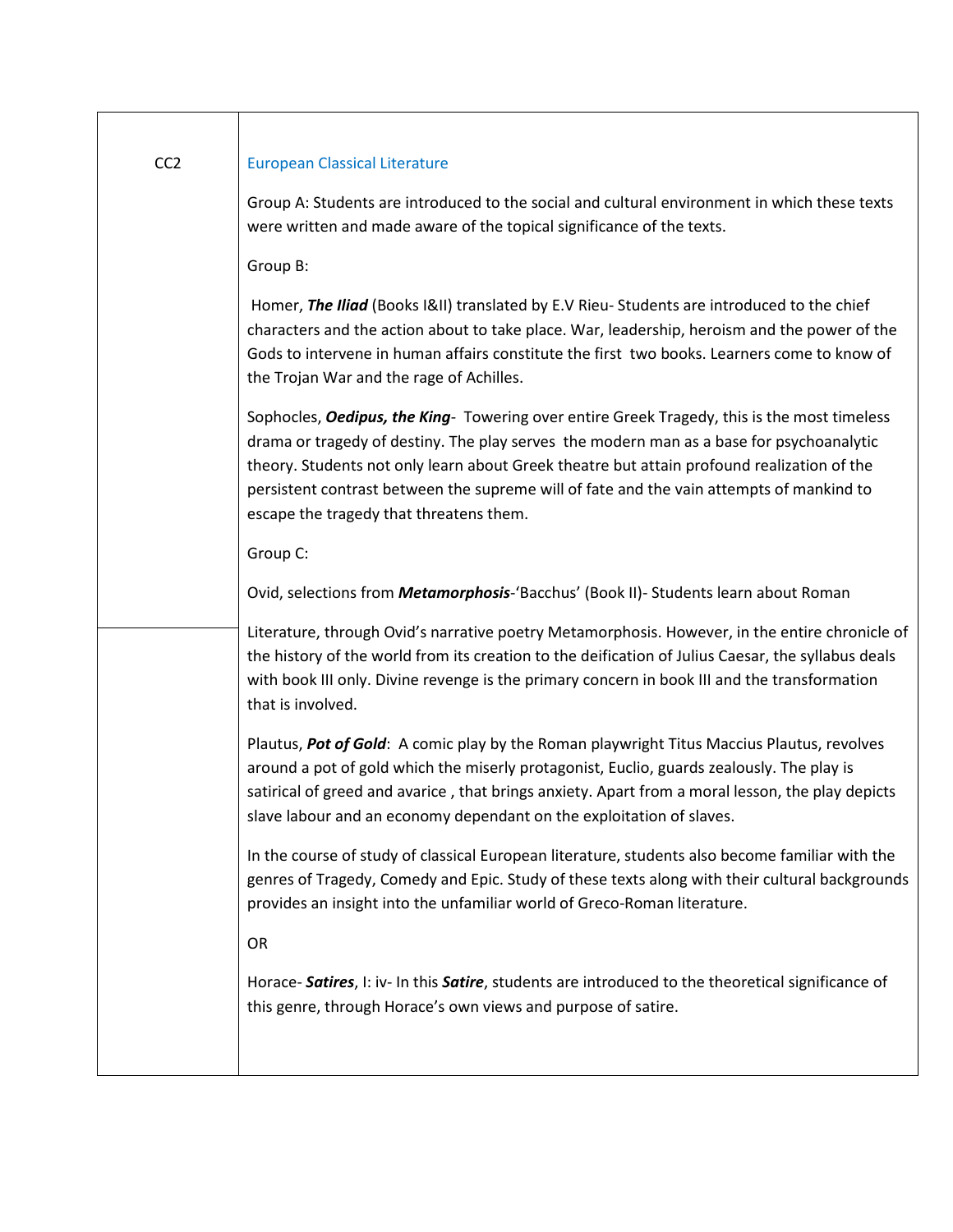| Semester 2      |                                                                                                                                                                                                                                                                                                                                                                                 |
|-----------------|---------------------------------------------------------------------------------------------------------------------------------------------------------------------------------------------------------------------------------------------------------------------------------------------------------------------------------------------------------------------------------|
| CC <sub>3</sub> | <b>Indian Writing in English</b>                                                                                                                                                                                                                                                                                                                                                |
|                 | Poetry: Six poets from pre-Independence to post-Independence, provides the learners with<br>exposure to Indian poetry in English, from dealing with a nation in the making, to a nation in<br>introspection.                                                                                                                                                                    |
|                 | Rajmohan's Wife: The first Indian novel written by Bankim Chandra Chatterjee enables<br>students of English Literature to situate it in the genealogy of the novel, a genre, that was<br>shaped in India amidst the contradictory demands of colonial education and traditional<br>methods of story-telling.                                                                    |
|                 | <b>Bravely Fought the Queen:</b> A theatrical writing or drama by Mahesh Dattani, set in Bangalore<br>around 1980's or 1990's, centered around an Indian family, highlighting issues of<br>claustrophobic female world, hidden homosexuality and uneasy truths that are commonly<br>swept under the carpet.                                                                     |
|                 | This paper adequately enlightens students on works by Indian writers, on themes and content that is Indian, in a<br>language that was the language of the colonizer. English has been adapted and adopted to suit the cultural and social<br>concerns of India, through narrative devices that bear a blended influence of traditional Indian techniques and Western<br>genres. |
|                 | <b>British Poetry and Drama</b>                                                                                                                                                                                                                                                                                                                                                 |
| CC4             | Poetry- The syllabus in this section corresponds to the History of English Literature syllabus<br>learnt in the previous semester in CC1, Group A. The five poets correspond to Medieval,<br>Renaissance, Elizabethan, Cavalier and Puritan poetry.<br>Drama- (Students have to study two plays)                                                                                |
|                 |                                                                                                                                                                                                                                                                                                                                                                                 |
|                 | Christopher Marlowe's <i>Edward II</i> or Shakespeare's <i>Macbeth</i> -Students are free to choose<br>either one of these two tragedies.                                                                                                                                                                                                                                       |
|                 | Shakespeare's Twelfth Night or As You Like it - Either one of these comedies must be<br>attempted.                                                                                                                                                                                                                                                                              |
|                 |                                                                                                                                                                                                                                                                                                                                                                                 |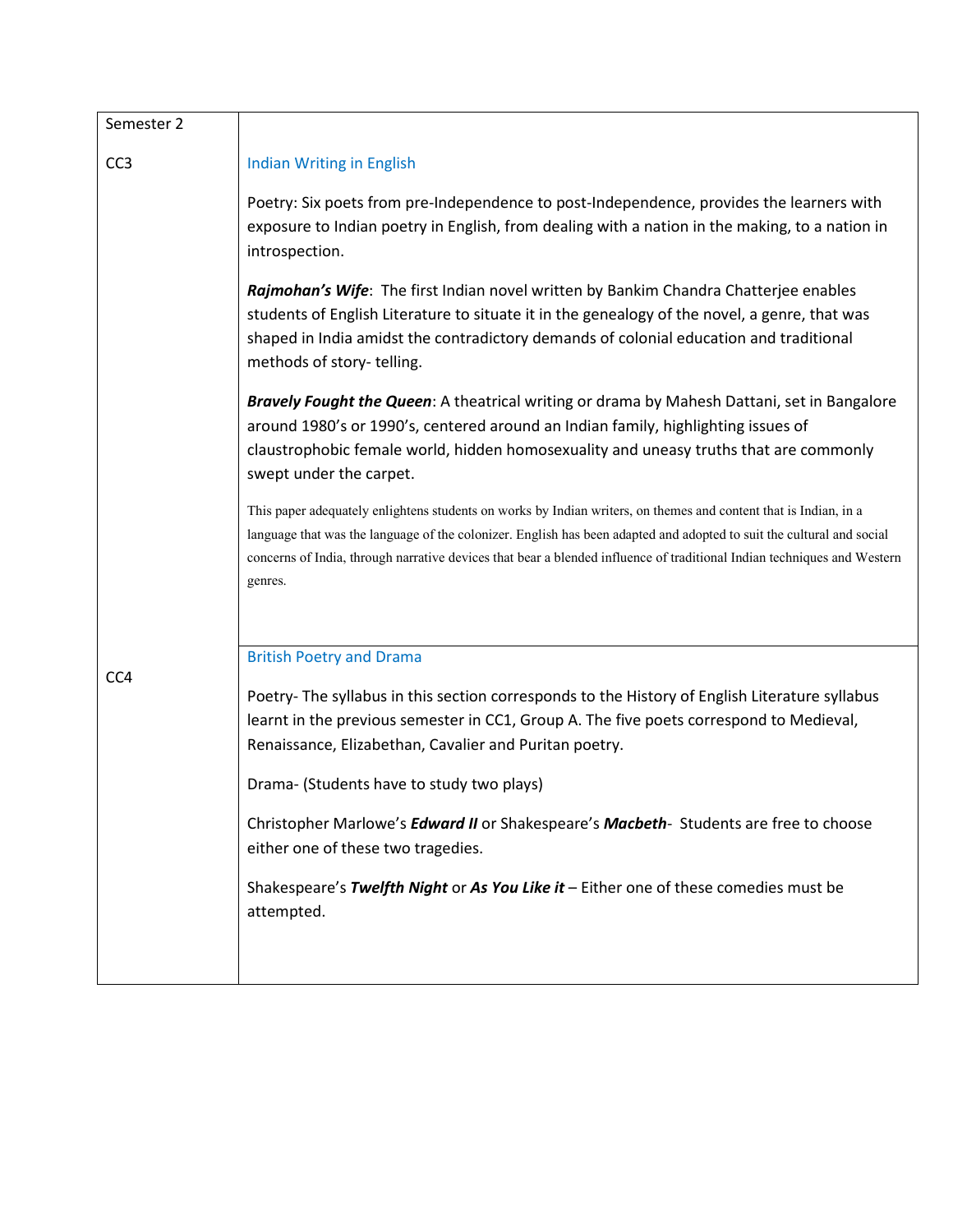| Semester 3      |                                                                                                                                                                                                                                                                                                                                                                        |
|-----------------|------------------------------------------------------------------------------------------------------------------------------------------------------------------------------------------------------------------------------------------------------------------------------------------------------------------------------------------------------------------------|
|                 | <b>American Literature</b>                                                                                                                                                                                                                                                                                                                                             |
|                 | Poetry- Five major early American poets (Robert Frost, Walt Whitman, Sylvia Plath, Langston<br>Hughes and Edgar Allen Poe) introduce students to American Literature.                                                                                                                                                                                                  |
|                 | Novel- The Old Man and the Sea- The short 1951 novel by American author Ernest<br>Hemingway, is about an aging and experienced fisherman, Santiago, who struggles for eighty<br>four days on sea. With Cuban and Spanish influences evident in the novel, it widens the<br>readers' horizon to literature and culture of other parts of the world.                     |
|                 | Short stories-Three short stories by three eminent writers (Edgar Allen Poe, F.Scott Fitzgerald<br>& William Faulkner) introduce to major prose writers and give exposure to a variety of social<br>and personal reality.                                                                                                                                              |
|                 | Drama- Death of a Salesman by Arthur Miller-A depiction of the superficiality of the<br>American Dream through the tragic fate of the main character Willy Loman.                                                                                                                                                                                                      |
| CC <sub>6</sub> | <b>Popular Literature</b>                                                                                                                                                                                                                                                                                                                                              |
|                 | Through the Looking Glass: Through the game of chess, Lewis Caroll suggests his readers that<br>a greater force guides an individual through life and that all events are pre-ordained. Students<br>are acquainted with Deterministic concept where free will is an illusion.                                                                                          |
|                 | The Murder of Roger Ackroyd-Detective fiction by Agatha Christie, where the famous Hercule<br>Poirot investigates the murder using evidence and knowledge of human behavior to<br>reveal the blackmailer-killer, whose identity shocks everyone, especially the reader.                                                                                                |
|                 | Abol Tabol- A collection of Children's Poems by Sukumar Ray, literally translating as 'The Weird<br>and the Absurd", introduce students to a fantasy world that is a skillfully hidden satire<br>on the state of society and administration in 2oth century colonial India.                                                                                            |
|                 | Tintin in Tibet- The twentieth volume of The Adventure of Tintin comic series by Belgian<br>cartoonist, Herge. This is about Tintin's expedition in the Himalayas to rescue his friend<br>Chang, who has survived a plane crash and is now guarded by a Yeti. The book is about<br>friendship and misunderstanding of the Yeti, who has been protective towards Chang. |
|                 |                                                                                                                                                                                                                                                                                                                                                                        |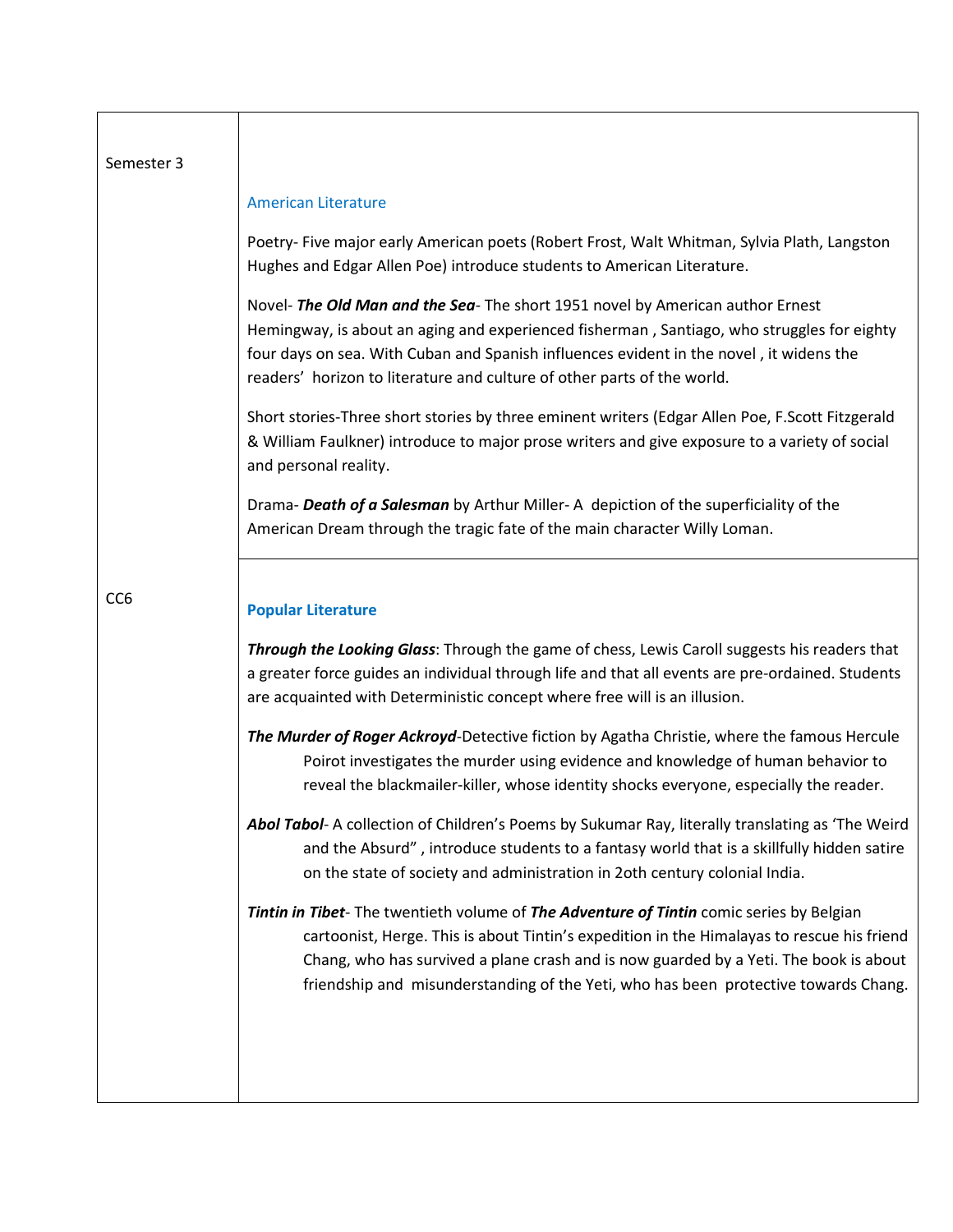| CC7                                                 |                                                                                                                                                                                                                                                                                                                                                                                |
|-----------------------------------------------------|--------------------------------------------------------------------------------------------------------------------------------------------------------------------------------------------------------------------------------------------------------------------------------------------------------------------------------------------------------------------------------|
|                                                     | British Poetry & Drama -17 <sup>th</sup> -18 <sup>th</sup> century                                                                                                                                                                                                                                                                                                             |
|                                                     | Paradise Lost -Book I- Through this 17 <sup>th</sup> century poem by John Milton, students learn about<br>the Biblical story of the Fall of Man; the temptation of Adam and Eve by Satan and their<br>expulsion from the garden of Eden . However, book I, is only concerned with Satan and his<br>band of Angels and their Fall from heaven and creation of Hell, thereafter. |
|                                                     | The Rape of the Lock-Canto I-III- A high burlesque mock-heroic narrative poem by Alexander<br>Pope is based on an actual incident of nonconsensual personal invasion by an aristocratic<br>Catholic Lord of a Lady's lock of hair.                                                                                                                                             |
|                                                     | The Duchess of Malfi-Set in Roman Catholic Italy, this play by John Webster, portrays the<br>corruption and sin in Italian aristocracy. Through a gory tale of dark humour and revenge,<br>students are exposed to the depth of degeneracy of the brothers towards their sister for their<br>greed and sexual depravity.                                                       |
|                                                     | The Rover-Set in carnival time at Naples in 1656, this play by Aphra Behn takes its audience<br>back to the world of Royalist continental exile. Interwoven with the theme of Cavaliers in exile<br>is the attempt of the heroines to exert some control over their destiny. Students shall learn<br>about religion and politics as well as feminist thought in this text.     |
| <b>SKILL</b><br><b>ENHANCEMENT</b><br><b>COURSE</b> | <b>SEC-A1- Translation Studies</b>                                                                                                                                                                                                                                                                                                                                             |
|                                                     | The necessity of translating texts to Indian languages and other foreign languages, the changes<br>in context and meaning when translating from one language to another, difference between<br>literal and free translation and the significance of transcreation will be covered in this option of<br>Skill Enhancement Course.                                               |
|                                                     | OR                                                                                                                                                                                                                                                                                                                                                                             |
|                                                     | <b>SEC-A2- Business Communication</b>                                                                                                                                                                                                                                                                                                                                          |
|                                                     | Everything relevant for professional work - writing reports, letters, curriculum vitae, writing<br>meeting minutes and e-correspondence are dealt with in this paper. Students gain knowledge<br>of the areas in which they need to chisel their skills for gaining competence.                                                                                                |
|                                                     |                                                                                                                                                                                                                                                                                                                                                                                |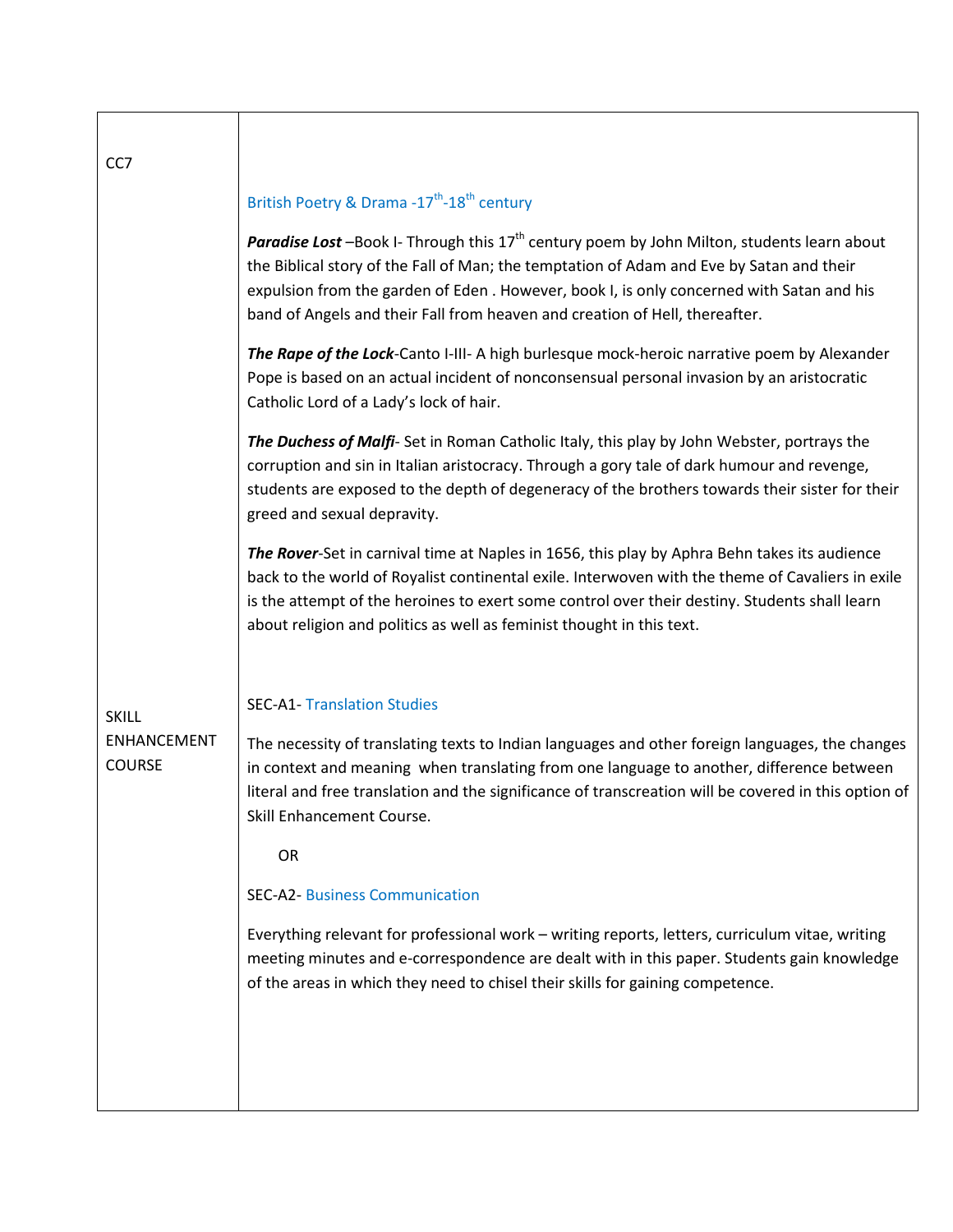| SEMESTER 4      |                                                                                                                                                                                                                                                                                                            |
|-----------------|------------------------------------------------------------------------------------------------------------------------------------------------------------------------------------------------------------------------------------------------------------------------------------------------------------|
|                 | 18 <sup>th</sup> Century British Literature                                                                                                                                                                                                                                                                |
| CC <sub>8</sub> | London-A neoclassical poem by Samuel Johnson, written in the year 1738, is based on a satire<br>by Juvenal's Third satire, expressed by the character of Thales as he decides to leave London<br>for Wales.                                                                                                |
|                 | Elegy Written in a Country Churchyard-Poem by Thomas Gray, written in the neoclassical<br>period, shows attempts to break away from the thralldom of classicism to the freedom of<br>romanticism.                                                                                                          |
|                 | The Way of the World-A Restoration comedy of manners in five acts by William Congreve,<br>focusing on covert intrigues and clandestine affairs by the gay and carefree aristocracy.                                                                                                                        |
|                 | Robinson Crusoe-The life about an impulsive, defiant wanderer surviving on a desolate Island,<br>for twenty years is an interesting adventure story with undertones of colonial expansion.                                                                                                                 |
|                 | 'Sir Roger at Home'& 'Sir Roger at Church'- Essays, through which Joseph Addison commends<br>virtues that facilitate the well-being of society.                                                                                                                                                            |
|                 |                                                                                                                                                                                                                                                                                                            |
|                 | <b>British Romantic Literature</b>                                                                                                                                                                                                                                                                         |
| CC <sub>9</sub> | Poetry: Nine poems of five major Romantic poets provide a comprehensive understanding of<br>Romantic poetry to the students.                                                                                                                                                                               |
|                 | 'Dream Children' & 'The Superannuated Man'-Two personal essays by Chales Lamb, is a<br>unique lesson in camouflaging pathos through humour.                                                                                                                                                                |
| <b>CC10</b>     | Frankenstein-A Gothic novel by Mary Shelley, that may also be considered as science fiction<br>has multiple layers of meaning and can be read as a feminist text, dangers of unbridled<br>revolutionary enthusiasm, the origin of monstrosity & the responsibility of the creator for his<br>creation etc. |
|                 | 19 <sup>th</sup> Century British Literature                                                                                                                                                                                                                                                                |
|                 | Poetry- Four poems by four poets introduce students to the varied spirit of the Victorian age-<br>quest for knowledge and adventure, indomitable desire for subordination, contrary demands<br>of feminism and religion and the conflict between tradition and modernity.                                  |
|                 | Pride and PrejudiceORJane Eyre- Students have to read one of these texts based in rural<br>England for their course.                                                                                                                                                                                       |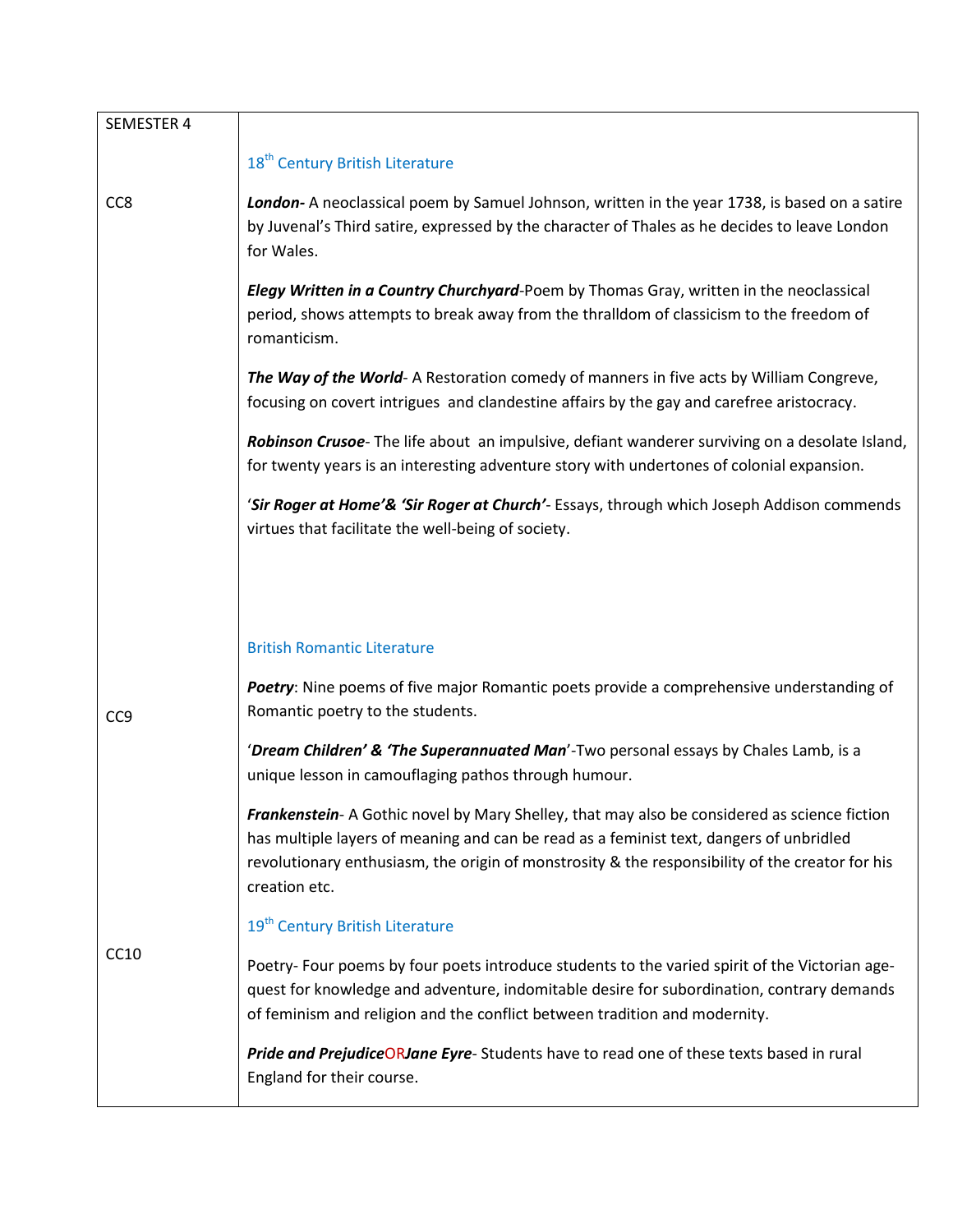|                                     | Oliver TwistORThe Mayor of Casterbridge-Again students have an option of studying any one                                                                                                                                                                                                                                                                                                                                   |  |  |
|-------------------------------------|-----------------------------------------------------------------------------------------------------------------------------------------------------------------------------------------------------------------------------------------------------------------------------------------------------------------------------------------------------------------------------------------------------------------------------|--|--|
|                                     | of the given novels. While <i>Oliver Twist</i> is about the 'condition of England question' and based                                                                                                                                                                                                                                                                                                                       |  |  |
|                                     | in urban industrial England; Hardy's TheMayor of Casterbridge is set in rural England, slowly                                                                                                                                                                                                                                                                                                                               |  |  |
|                                     | moving from a feudal social set up to a more democratic one.                                                                                                                                                                                                                                                                                                                                                                |  |  |
| <b>SKILL</b>                        | <b>SEC- B1- Creative Writing</b>                                                                                                                                                                                                                                                                                                                                                                                            |  |  |
| <b>ENHANCEMENT</b><br><b>COURSE</b> | This course enlightens students about the importance of creative writing in the development<br>of personality and creativity. They gain insight to the actual process in creative writing like<br>poetry and short story. The publishing process and different modes like books, articles in<br>newspapers, articles in magazines, periodicals and social media and their impact thereof are<br>also taught in this course. |  |  |
|                                     | OR                                                                                                                                                                                                                                                                                                                                                                                                                          |  |  |
|                                     |                                                                                                                                                                                                                                                                                                                                                                                                                             |  |  |
|                                     |                                                                                                                                                                                                                                                                                                                                                                                                                             |  |  |
|                                     | <b>SEC-B2- Academic Writing</b>                                                                                                                                                                                                                                                                                                                                                                                             |  |  |
|                                     | Essential aspects of writing like Critical Appreciation, Summary or Substance writing with a                                                                                                                                                                                                                                                                                                                                |  |  |
|                                     | critical note and Essay writing, that are usually part of syllabus from middle school is given a                                                                                                                                                                                                                                                                                                                            |  |  |
|                                     | further polish in this course. Referencing and citing sources are also included in this course.                                                                                                                                                                                                                                                                                                                             |  |  |
|                                     |                                                                                                                                                                                                                                                                                                                                                                                                                             |  |  |
| <b>SEMESTER 5</b>                   |                                                                                                                                                                                                                                                                                                                                                                                                                             |  |  |
|                                     |                                                                                                                                                                                                                                                                                                                                                                                                                             |  |  |
|                                     | <b>WOMEN'S WRITING</b>                                                                                                                                                                                                                                                                                                                                                                                                      |  |  |
| CC11                                |                                                                                                                                                                                                                                                                                                                                                                                                                             |  |  |
|                                     |                                                                                                                                                                                                                                                                                                                                                                                                                             |  |  |
|                                     | Poetry- Poems by three different female poets from three different locations expose students<br>to women's poetry of different kinds.                                                                                                                                                                                                                                                                                       |  |  |
|                                     | Alice Walker-The Colour Purple- The novel by an African-American female novelist on the<br>plight, torture, sexual abuse and discrimination of a young girl at the hands of her father and<br>her husband and her later growth and independence is an inspiring lesson                                                                                                                                                      |  |  |
|                                     | Or                                                                                                                                                                                                                                                                                                                                                                                                                          |  |  |
|                                     | Emily Bronte- Wuthering Heights-The only novel by Emily Bronte about love and passion and<br>betrayal set in rural England is also about rage and the consequences of class prejudice and<br>property laws that are unjust towards women.                                                                                                                                                                                   |  |  |
|                                     | Mahasweta Devi- Draupadi- A subaltern presentation of the mythical character of Draupadi<br>that highlights discrimination and suffering of marginalized women in a new way.                                                                                                                                                                                                                                                |  |  |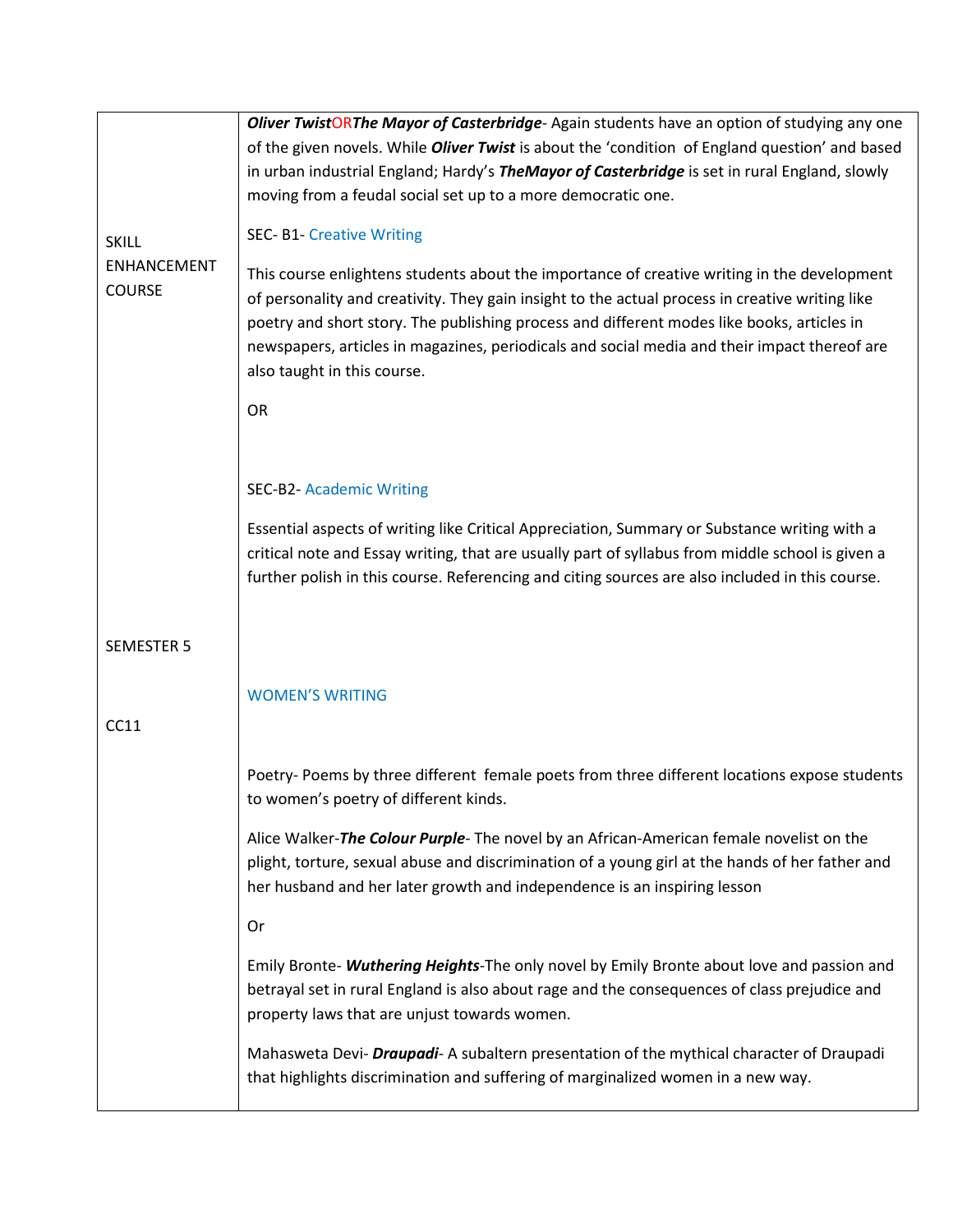|      | Katherine Mansfield -'Bliss'-This short story by Katherine Mansfield is concerned with the<br>theme of marriage and domestic life of women, which implies keeping up appearances and<br>refraining from self-expression.                                                                                                                                                             |
|------|--------------------------------------------------------------------------------------------------------------------------------------------------------------------------------------------------------------------------------------------------------------------------------------------------------------------------------------------------------------------------------------|
|      | Mary Wollstonecraft- A Vindication of the Rights of Women (Chapters I&II)- An attack on the<br>double standards of society and a manifesto for women's rights, where she believes that<br>women deserve the same rights as men and treating them as mere companions or ornaments<br>undercuts the moral foundation of society.                                                       |
|      | Rassundari Devi- Amar Jiban- The struggles of a middleclass wife with intellectual ambitions<br>provides a new perspective on family and marriage.                                                                                                                                                                                                                                   |
| CC12 | Early 20 <sup>th</sup> Century British Literature                                                                                                                                                                                                                                                                                                                                    |
|      | Poetry-Three major Modern poets-T.S Eliot, W.B Yeats and Spring Offensive- depict the loss of<br>meaning and faith and discomfort in changing world through their poetry.                                                                                                                                                                                                            |
|      | Heart of Darkness- This novella by Joseph Conrad problematised notions of European<br>civilization and religious morality, while pointing to the gruesome exploitation of land and<br>people in the Congo. The novel is also a reassessment of the self as a unified sensibility.<br>Students undergo a process of disillusionment of accepted notions of morality and civilization. |
|      | Sons and Lovers- A multilayered novel by D.H Lawrence, autobiographical and psychological,<br>explores the myth of Oedipus and the contradictions of love and hate in man-woman<br>relationship.                                                                                                                                                                                     |
|      | Pygmalion-A play by George Bernard Shaw named after the Greek mythological figure, is<br>based on the idea that realism takes over idealism.                                                                                                                                                                                                                                         |
|      | DSE A1 or A2                                                                                                                                                                                                                                                                                                                                                                         |
|      | A1- MODERN INDIAN WRITING IN ENGLISH                                                                                                                                                                                                                                                                                                                                                 |
|      | Stories-Three short stories - 'The Shroud', 'The Quilt' & 'Rebati'- by Munshi Prem Chand, Ismat<br>Chugtai & Fakir Mohan Senapati respectively mirror Indian society in its variety and problems.                                                                                                                                                                                    |
|      | Poetry- The syllabus includes two poems from Rabindranath Tagore's Gitanjali-(XXVII &XCVII),<br>G.M Muktibodh's 'The Void' & Amrita Pritam's 'I say Unto Waris Shah'.                                                                                                                                                                                                                |
|      | The Home & the World- A novel by Rabindranath Tagore (translated from Bengali) challenges<br>accepted notions of Nationalism and Swadeshi movement along with the themes of harmony<br>and authoritarianism.                                                                                                                                                                         |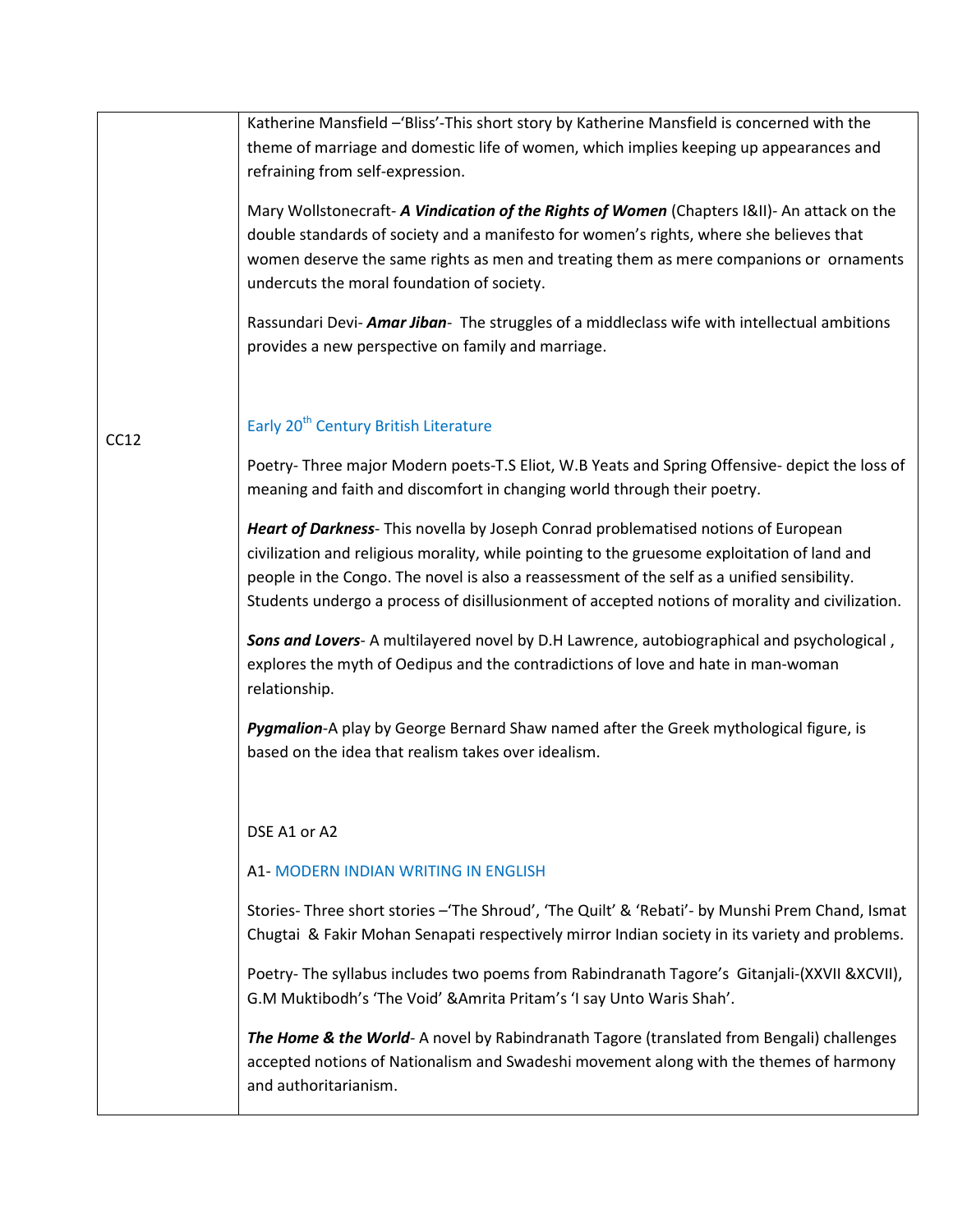*Silence! The Court is in Session*- A play by Vijay Tendulkar that centers on an artificial mock trial where one of the characters, a woman, is viciously prosecuted. The play is an interesting critique of middle class people and lays bare the hypocrisy of the educated respectable members of society.

DSE A2- Literary Theory & Criticism

# Literary Theory

Three major social thinkers, who have significantly contributed to shaping the mindscape of the world have been included in the syllabus. Antonio Gramsci considers the notion of "intellectuals" as a separate category independent of class as a myth in the essay "The Formation of Intellectuals". Virginia Woolf notes the importance of having a room of one's own, space to oneself, very essential for women to live on their own terms and money , exclusively their own to pursue their literary ambitions in the essay "A Room of One's Own". Rabindranath Tagore, argues in the essay "Nationalism in India" that India's problem, like many other countries, was social and not political. He values harmony over narrow Nationalism.

## Literary Criticism

William Wordsworth's 'Preface' to the *Lyrical Ballads* outlines his ideas about poetry and the poetic process. Samuel Taylor Coleridge's *Biographia Literaria* (Chapters xiii & xiv) or Literary Biography is his theory on the process of poetic creativity. T.S Eliot emphasizes that poetry should be impersonal and that there should be a separation of the art from the artist in his essay "Tradition and the Individual Talent.

The given topics on Literary theory and Literary criticism introduce student to the process of literary creation and critical analysis of literary work.

# DSE B1 OR B2

# DSE- B1-LITERARY TYPES, RHETORIC & PROSODY

# Group A- Literary Types

Tragedy- The syllabus includes plays that are Tragedy (*Oedipus the King, Macbeth*) and in this section students learn about the theoretical aspect of Tragedy- Tragic Hero, Catharsis, Heroic Tragedy and Chorus.

Comedy – Different types of comedy- Romantic Comedy, Comedy of Humours, Comedy of Manners , Sentimental comedy are taught in this section. Although students have studied *AsYou Like It*, a romantic comedy, they need acquaintance with the other types of comedy.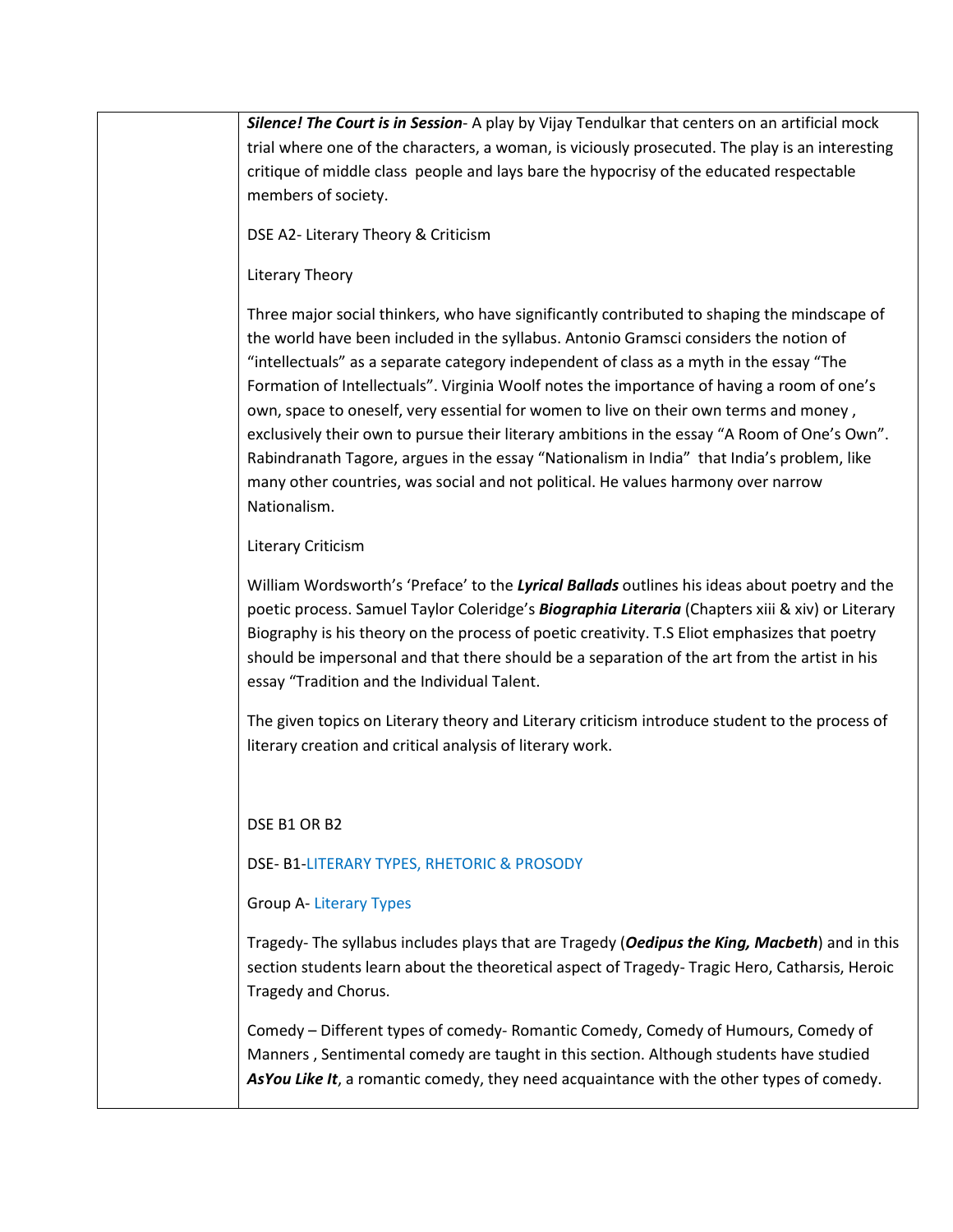|                   | Short story- Students get a theoretical understanding of the different short stories they have<br>studied in their syllabus.                                                                                                                                                                                                                                                                |
|-------------------|---------------------------------------------------------------------------------------------------------------------------------------------------------------------------------------------------------------------------------------------------------------------------------------------------------------------------------------------------------------------------------------------|
|                   | <b>Group B- Rhetoric</b>                                                                                                                                                                                                                                                                                                                                                                    |
|                   | Rhetorical elements or the different figures of speech help students identify reasons for the<br>persuasive and impressive impact of poetry.                                                                                                                                                                                                                                                |
|                   | <b>Group C- Prosody</b>                                                                                                                                                                                                                                                                                                                                                                     |
|                   | Students learn about rhythm, stress & intonation of speech and through scansion or division<br>of lines into metrical feet, the rhyme scheme of poems become familiar to the students.                                                                                                                                                                                                      |
|                   | DSE- B2- CONTEMPORARY INDIA: WOMEN & EMPOWERMENT                                                                                                                                                                                                                                                                                                                                            |
|                   | In this section of the syllabus, students become familiar with the social construction of gender.<br>History of Women's Movement in India (pre-independence & post-independence) are taught<br>to give an idea about the contribution of women in India's Independence. The history of<br>sacrifice, often unacknowledged, is inspiring and encouraging.                                    |
|                   | Knowledge of empowerment of women is incomplete without the study of laws that help<br>prevent Domestic Violence, Female Foeticide and Sexual Harassment.                                                                                                                                                                                                                                   |
|                   | Gender discrimination takes on an even complex form when it comes to Dalit women and the<br>Double Marginalisation they have to encounter.                                                                                                                                                                                                                                                  |
| <b>SEMESTER 6</b> |                                                                                                                                                                                                                                                                                                                                                                                             |
|                   | MODERN EUROPEAN DRAMA                                                                                                                                                                                                                                                                                                                                                                       |
| CC13              | Henrik Ibsen – Ghosts or A Doll's House-Students have to attempt either one of the two plays<br>by the Norwegian playwright Henrik Ibsen. Ghosts deal with the baggage of heredity. A Doll's<br>House deals with the vulnerable position of women in the domestic space and was a clarion<br>call to all women to transcend the trappings of family and tradition to seek their liberation. |
|                   | Bertolt Brecht-The Good Woman of Szechuan-This play introduces learners to the concept of<br>Epic Theatre and Alienation Effect. Brecht revolutionized theatre by involving the audience in<br>the texture of the play.                                                                                                                                                                     |
|                   | Samuel Beckett- Waiting for Godot-A unique play that acquaints learners with The Theatre of<br>the Absurd . It deals with the basic existential problems plaguing the people on the periphery.                                                                                                                                                                                              |
|                   |                                                                                                                                                                                                                                                                                                                                                                                             |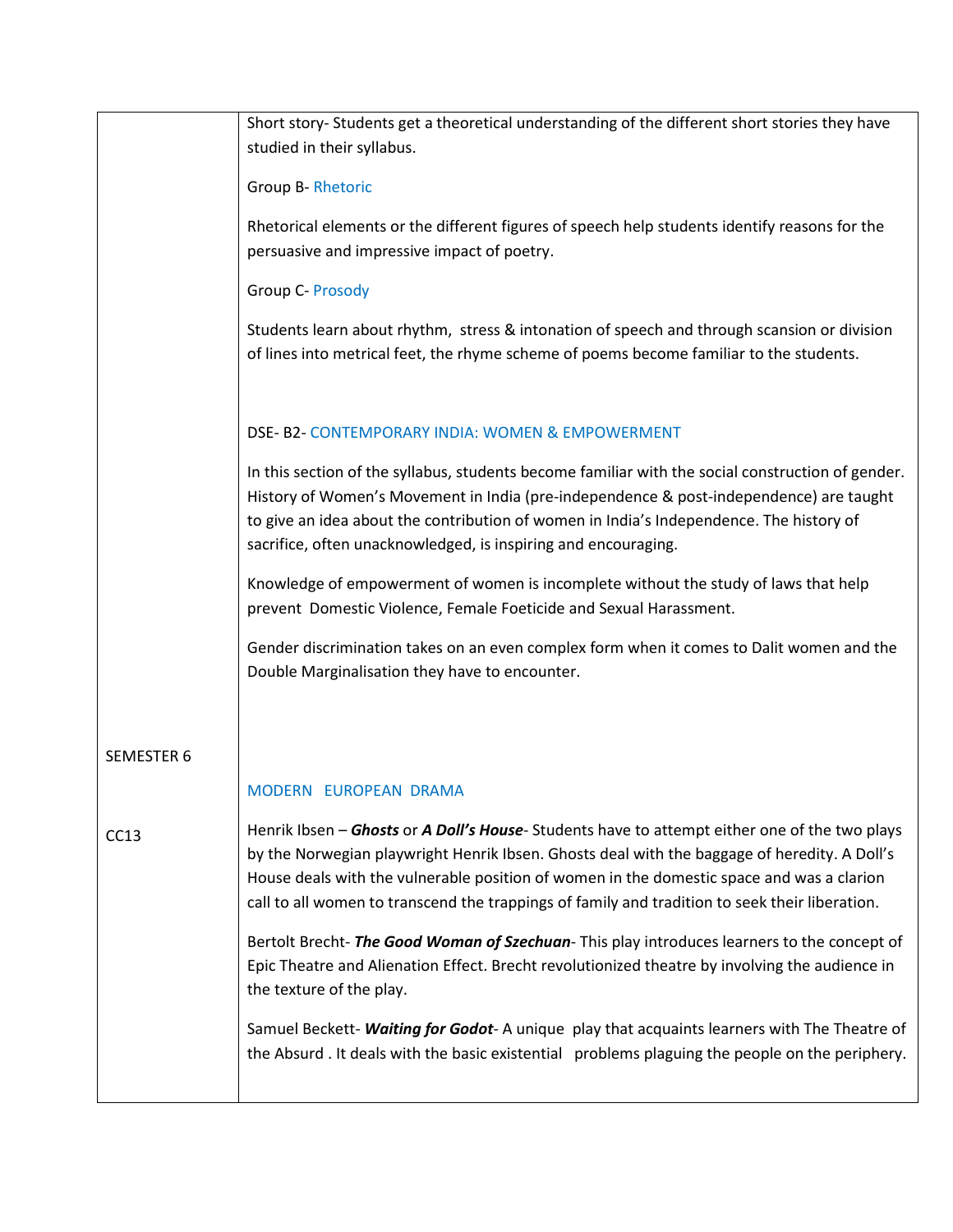| <b>CC 14</b> | Postcolonial Literature.                                                                                                                                                                                                                                                                                                                                                                                                         |
|--------------|----------------------------------------------------------------------------------------------------------------------------------------------------------------------------------------------------------------------------------------------------------------------------------------------------------------------------------------------------------------------------------------------------------------------------------|
|              | Poetry- Four poems of poets of former colonies are to be studied compulsorily- Pablo Neruda<br>from Chile, Derek Walcott from Saint Lucian, David Malouf from Australia and Mamang Dai<br>from India.                                                                                                                                                                                                                            |
|              | Chinua Achebe- Things Fall Apart-This debut novel published in 1958 is a story about a culture<br>on the verge of change. The struggle between change and tradition is chronicled through the<br>life of Okonkwo, the leader of the Igbo community.                                                                                                                                                                              |
|              | Gabriel Garcia Marquez- <i>Chronicle of a Death Foretold</i> - Novella published in 1981, in a<br>pseudo-journalistic way questions the reliability of person's memory, which becomes<br>distorted and broken over the passage of time.                                                                                                                                                                                          |
| DSE-A3       |                                                                                                                                                                                                                                                                                                                                                                                                                                  |
|              | <b>DSE-A3- PARTITION</b><br><b>LITERATURE</b>                                                                                                                                                                                                                                                                                                                                                                                    |
| OR<br>DSE-A4 | The Shadow Lines- A Sahitya Akademi winning novel by Amitav Ghosh challenges the portrayal<br>of nation as unique entity. The lines that demarcate boundaries are more shadowy than real<br>and lines not only appear in maps but also between imagination and reality, past and present<br>& memory and desire.                                                                                                                 |
|              | Short stories-Three short stories by Protiva Basu('The Marooned'), Manik Bandyopadhyay<br>('The Final Solution') & Sadat Hasan Manto ('Toba Tek Singh') are to be studied and analysed<br>by students.                                                                                                                                                                                                                           |
|              | Poetry-One poem each by three poets- Sahir Ludhianvi, Birendra Chattopadhyay & Sankha<br>Ghosh - on partition have to be attempted by the students.                                                                                                                                                                                                                                                                              |
|              | DSE-A4- MEDIA AND COMMUNICATION                                                                                                                                                                                                                                                                                                                                                                                                  |
|              | In this option students learn about Mass Communication and its significance, its impact on<br>Globalisation and the theoretical understanding of the same. Students shall learn about how to<br>write pamphlets and Posters and also learn about Advertisements and creating<br>advertisements. This option shall equip students with the specific knowledge necessary for<br>pursuing a career in Media and Mass Communication. |
|              |                                                                                                                                                                                                                                                                                                                                                                                                                                  |
| DSE B3       |                                                                                                                                                                                                                                                                                                                                                                                                                                  |
| <b>OR</b>    | <b>DSE-B3- AUTOBIOGRAPHY</b>                                                                                                                                                                                                                                                                                                                                                                                                     |
| DSE B4       | Autobiographies of four eminent personalities engage students into the private lives of these<br>personalities in their childhood. Only specified chapters from theses autopbiographies are                                                                                                                                                                                                                                      |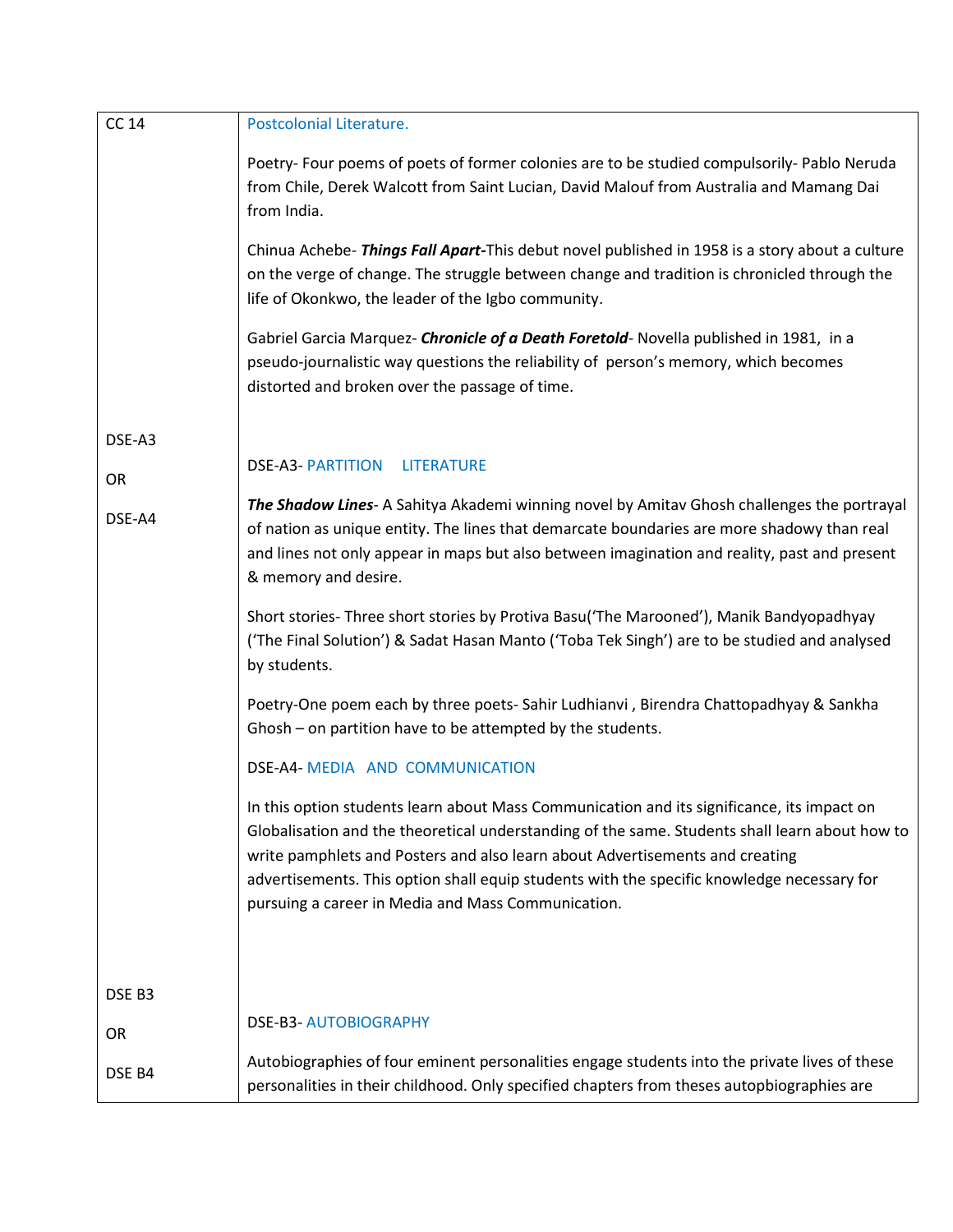included in the syllabus. Rabindranath Tagore's *My Reminiscences* (Chapters 1-15) provide a detailed account of Tagore's life as a young boy and his early education along with his brothers in Jorasanko. The tight schedule, the lack of parental indulgence, the truancy in young boys is not only humorous but also a lesson on the methods of child upbringing.

In a similar vein Mahatma Gandhi's *Autobiography or the Story of My Experiments with Truth* (Part I, Chapters 1-8) is a candid expression of Mahatma Gandhi's life as a mediocre and shy student, a reluctant and fearful participant in sports, yet having strong convictions about the need for adhering to the truth. Students shall have an idea of the influence of his mother on his principle of fasting.

Binodini Dasi's *MyStory and Life as an Actress* is in stark contrast to the above mentioned autobiographies and is a document of the struggles of a young girl from a poverty stricken household to becoming an actress on stage. While the former autobiographies are about men born in privileged families, Bindodini Dasi's story is an account of the difficult lives of women and the abuse they go through.

Nirad C. Chaudhuri's *The Autobiography of an Unknown Indian* (Book I) was less an autobiography and more a picture of the society he was born in and grew up. His intention was to tell a story of the struggle of a civilization in a hostile environment.

## DSE –B4- TEXT AND PERFORMANCE

This option includes history of theatre and traditions of theatre (in India and the West). The historical account of the stages of development of various theatrical forms and the different theatres- Classical. Modern and Contemporary Theatres. Study of theatres would be incomplete without a study of Folk Traditions and the influence of Tagore on theatre is also an essential part of this syllabus.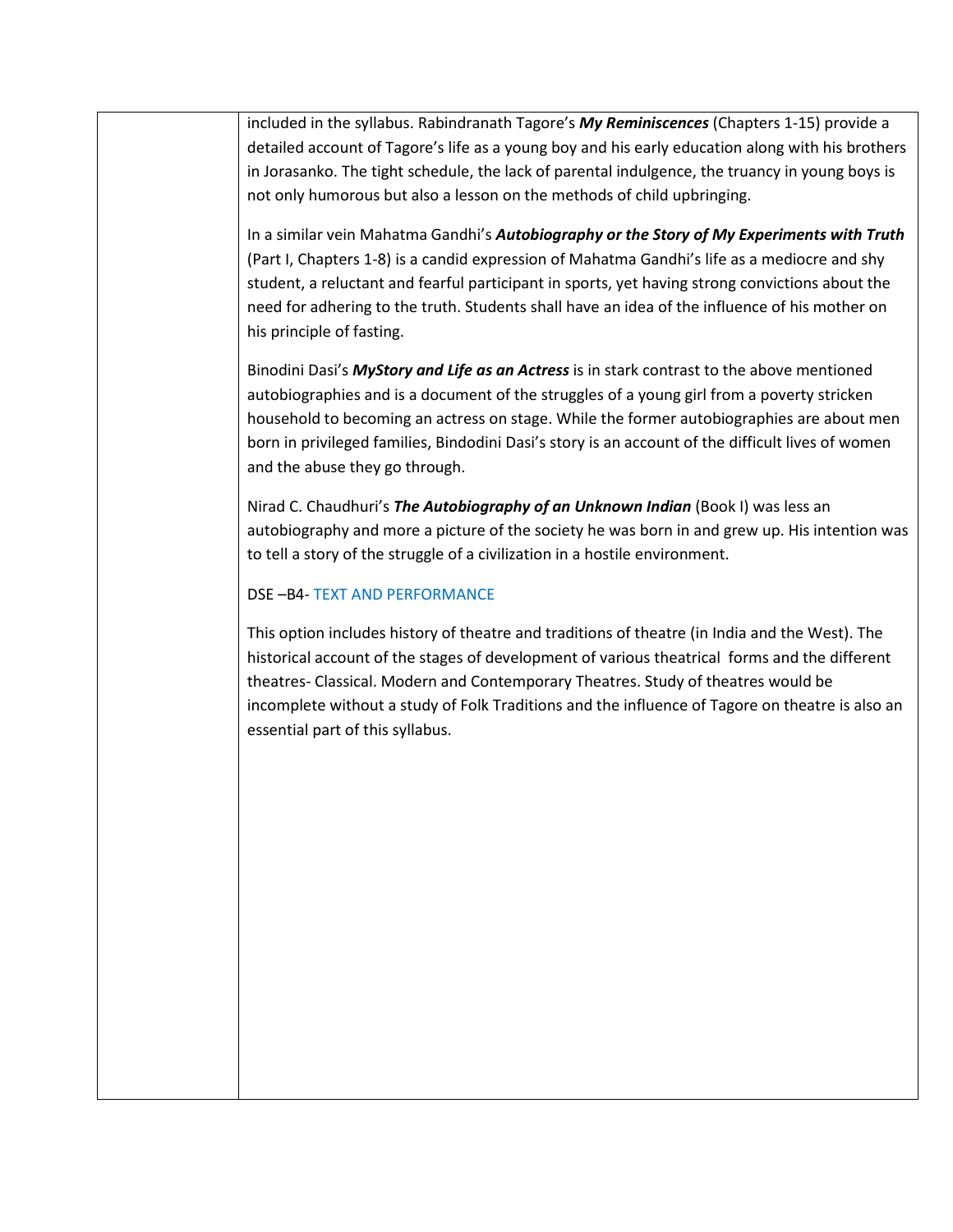| CC7 |  |
|-----|--|
|     |  |
|     |  |
|     |  |
|     |  |
|     |  |
|     |  |
|     |  |
|     |  |
|     |  |